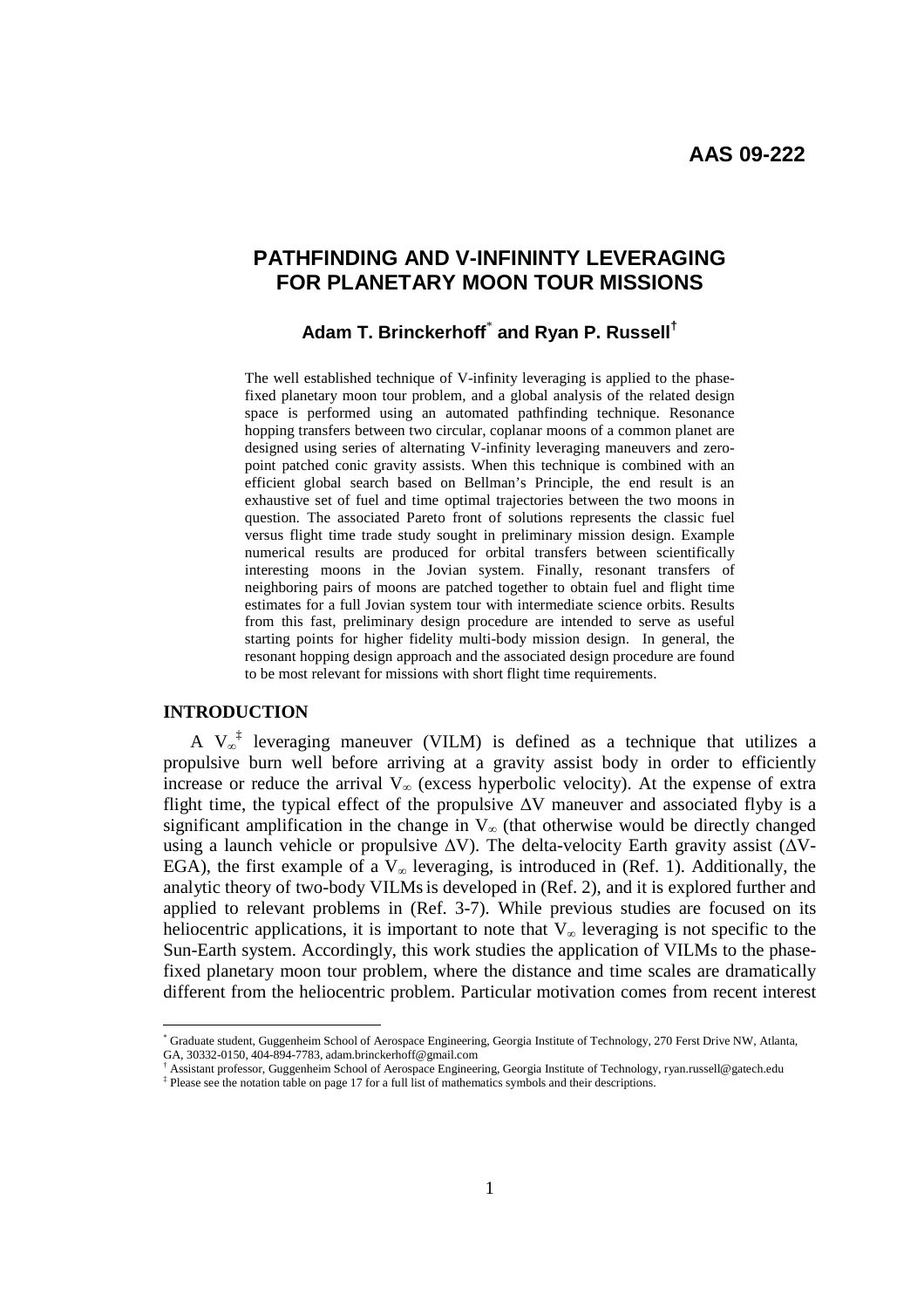from NASA and ESA to send flagship class tour and orbiting missions to the planetary moon system of Jupiter. Various studies on different aspects of the planetary moon tour are conducted in (Ref. 8-16).

The two-body zero-point patched conic approximation, also referred to as the zerosphere-of-influence patched conic approximation, is used in preliminary analysis of missions employing flyby trajectories. The method approximates the flyby as a collision of two point particles where the state of the attracting body, in this case the moon, is unaffected. In essence, the moon's region of influence is infinitesimally small, and the spacecraft undergoes an instantaneous change in velocity at the point of flyby (Ref. 8). In the general three-dimensional case, the region of moon influence is a sphere (Ref. 17 and 18), but in this research only the planar, circular case is considered.

In this work, VILMs and zero-point patched conic gravity turns are combined to complete fuel and time efficient inner-moon orbital transfers. Each VILM requires the spacecraft to be in a near-resonant orbit with respect to the moon in question, so the process of moving between different near-resonant orbits from one moon to another is termed  $V_{\infty}$  leveraging-based resonance hopping (which is a variation of the resonance hopping technique defined in (Ref. 8)). Tours with long flight times and very low fuel requirements using three-body applications are demonstrated in (Ref. 11, 19, and 20). On the other hand, this work is intended to be most applicable to shorter flight-time missions, such as those in the Jovian system where radiation exposure is a driving constraint.

#### **MODELS**

Phasing between the body and the spacecraft is an integral part of a VILM. At the beginning of the trajectory, the spacecraft departs from the body's orbit into a nearly resonant orbit (Ref. 2). In the case of a planetary moon system, the specific parameters of this resonance are described by the variables L (number of spacecraft orbit revolutions), K (number of moon orbit revolutions), and  $R<sub>P</sub>$  (ratio between the spacecraft and resonant orbit periods). Additionally, M represents the spacecraft orbit revolution on which the maneuver is performed, and  $\pm$  denotes the location of the moon rendezvous (after or before the spacecraft crosses the line of apsides, respectively). This terminology is consistent with the interplanetary application of  $V_{\infty}$  leveraging introduced in (Ref. 2). The corresponding geometry for forward and backward interior and exterior maneuvers in the planetary moon system is depicted in Figure 1 and Figure 2.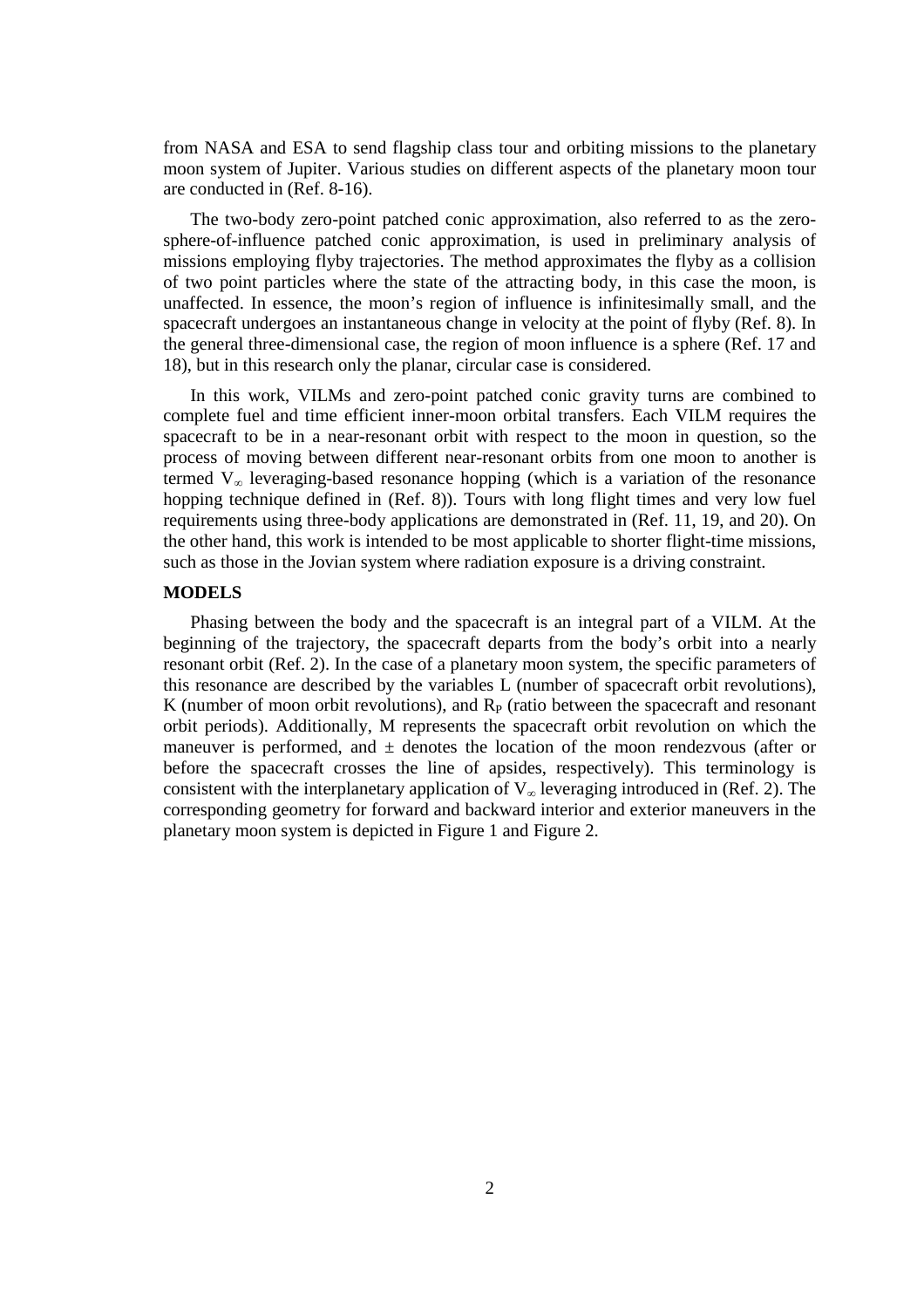

**Figure 1 Interior V∞ Leveraging Maneuver Geometry** 



**Figure 2 Exterior V∞ Leveraging Maneuver Geometry** 

As can be seen in Figure 1 and Figure 2, a small propulsive burn is performed tangent to the orbit at the line of apsides crossing directly across from the launch location. In the case of a forward interior maneuver, the burn is performed in the direction of the velocity vector at the periapse of the spacecraft's orbit. The location and magnitude of this burn allow the spacecraft to increase the size of its orbit and ultimately rendezvous with the moon at an inertial position different than that of the launch location. Alternately, a backward interior VILM reverses the effect of a forward interior maneuver so that the  $V_{\infty}$ magnitude decreases. A backward interior VILM departs from the  $\pm$  location that is opposite of its forward counterpart's reencounter position with its spacecraft velocity vector pointed off-tangent with respect to the moon's orbit. Furthermore, the propulsive burn at periapse occurs in the opposite direction of the spacecraft's velocity, and its rendezvous with the moon is tangent to the moon's orbit. The relative symmetry of these two maneuvers results in identical fuel usage and time of flight regardless of direction. Along these lines,  $\Delta v_{\text{esc}}$  (magnitude of escape propulsive maneuver at moon) and  $\Delta v_{\text{spM}}$ (magnitude of small propulsive maneuver at line of apsides) are introduced as two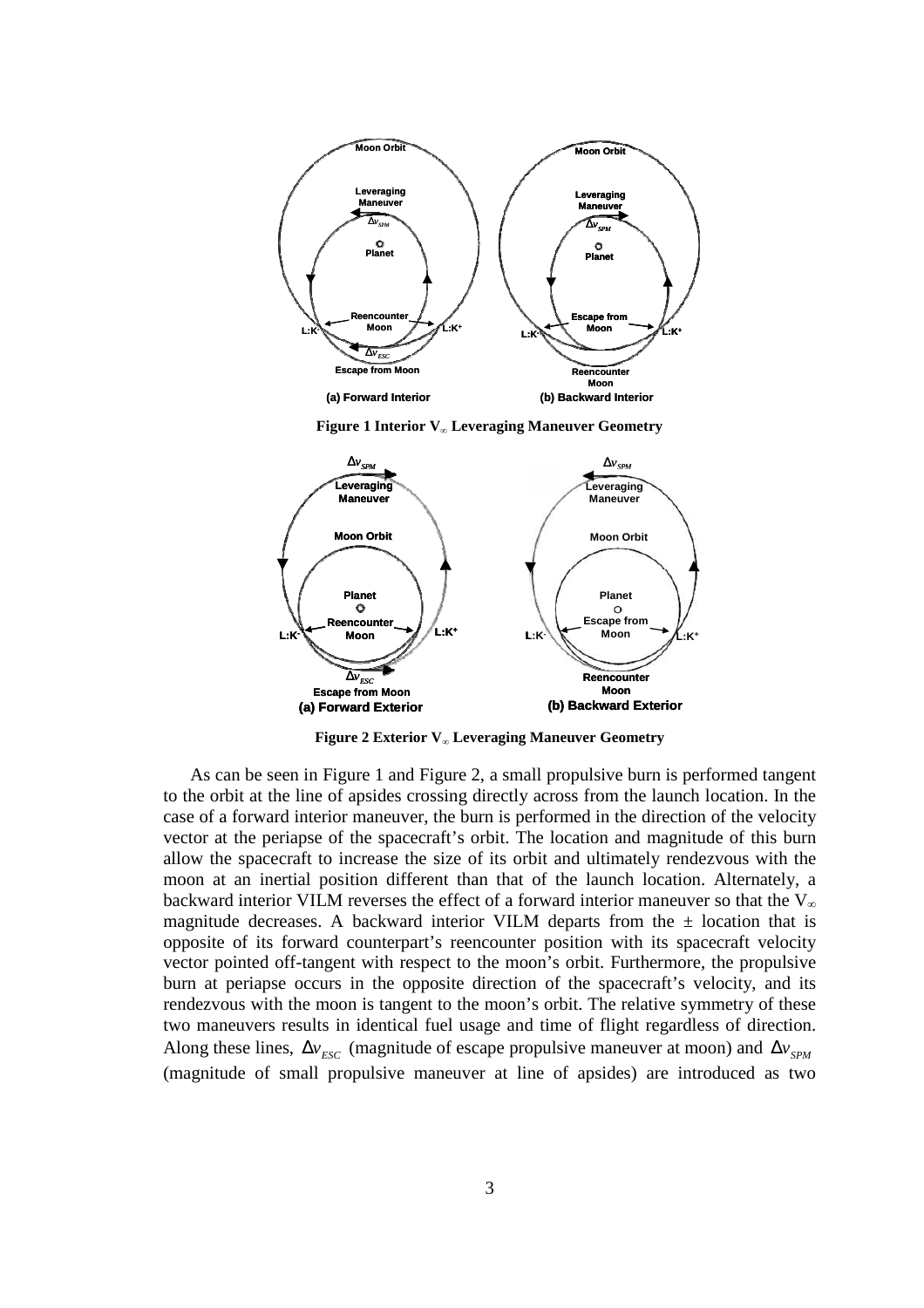parameters that quantify the fuel efficiency of each VILM. Forward and backward exterior leveraging maneuvers are very similar to their interior counterparts; Figure 2 and analyses in (Ref. 1, 2, and 4) give thorough descriptions of their important similarities and differences.

In order to complete each step of the resonance hopping procedure, a specific change in  $V_{\infty}$  is targeted for each VILM; the targeted change in  $V_{\infty}$  is necessary for the spacecraft to achieve its next near-resonant orbit in the path. The  $V_{\infty}$  change that results from a single VILM is controlled by varying three of its defining parameters. Specifically, the three influential parameters in question are  $R<sub>P</sub>$  (continuous), M (discrete), and  $\pm$ (discrete). For a given set of M and  $\pm$  values, the problem is reduced to a simple onedimensional root-solving problem to identify the  $R_P$  that leads to the targeted change in  $V_{\infty}$  (as the physical dynamics allow). Upon arriving at the moon with the correct  $V_{\infty}$ , a zero-point patched conic flyby is completed at rendezvous to turn the spacecraft's velocity back to (or away from) tangent with the moon's orbit so the VILM process can be repeated. Figure 3 is a visual representation of the planet-relative and moon-relative velocities during the flyby.



**Figure 3 Two-Body Zero-Point Patched Conic Velocity Diagram** 

In Figure 3,  $V_{IN}$  and  $V_{OUT}$  are the planet-relative spacecraft approach and departure velocity vectors, and  $V_M$  is the velocity vector of the moon with respect to the planet. The zero-point patched conic model implies that the incoming and outgoing hyperbolic excess velocities have the same magnitude (Ref. 21). It is well known that this model is a better approximation in the interplanetary problem than the planetary moon problem. However, the approximation does remain useful and is successfully employed in preliminary design for many complex planetary moon tours (Ref. 12 and 22).

This work relies on the assumption that the near-optimum location and direction of each leveraging maneuver burn is at the line of apsides and tangent to the spacecraft's orbit, respectively (Ref. 2). This standard burn location and direction could be further optimized for each maneuver, but a departure from either of these assumptions would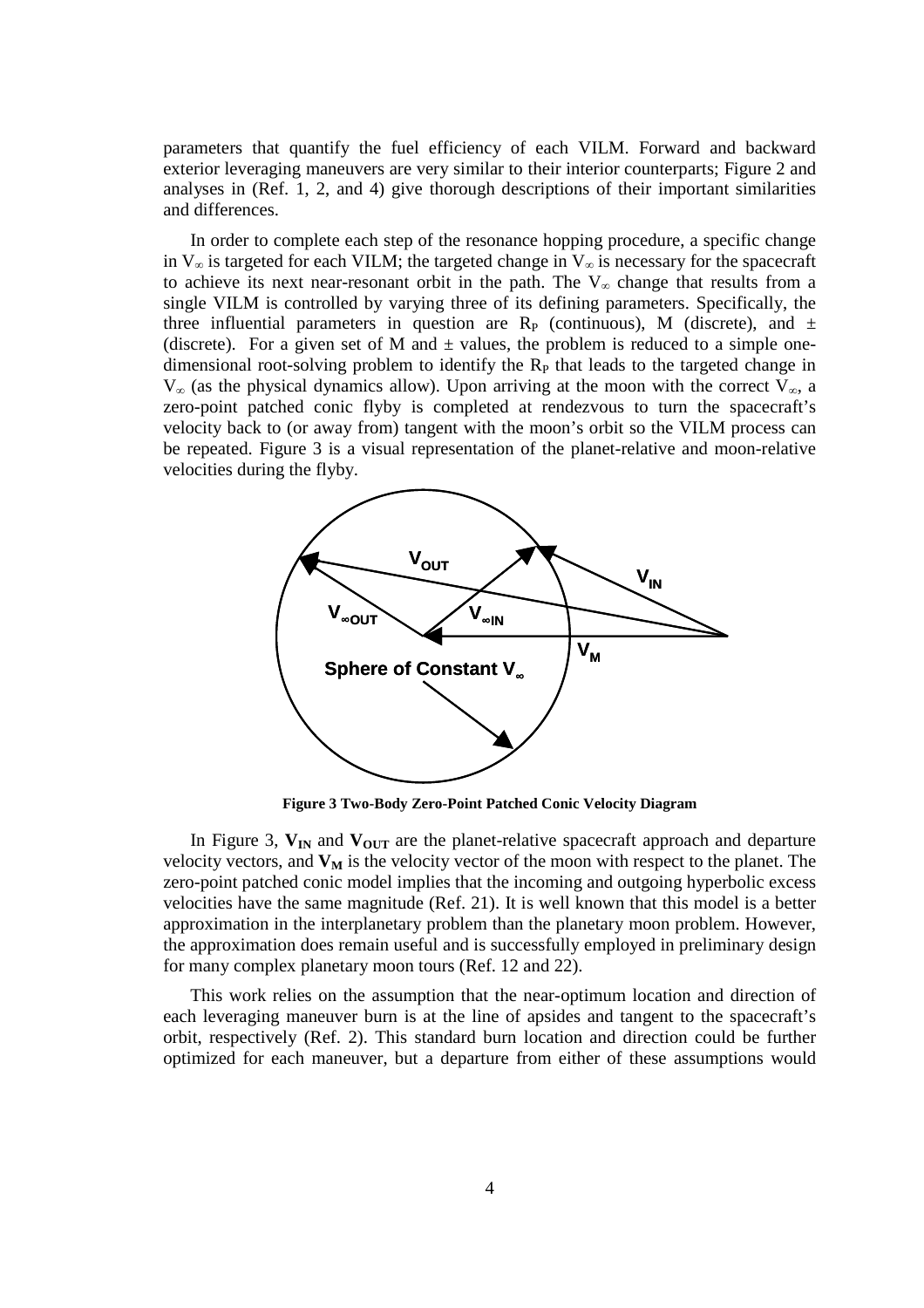significantly complicate the resulting flyby timing and geometry. In fact, it is well known that changing the  $V_{\infty}$  is akin to changing the Jacobi constant in the three-body problem (Ref. 4 and 20). Further, the maximum change in Jacobi constant occurs when a maneuver is performed tangent to the orbit and at the apses where the rotating velocity is greatest (Ref. 4). Therefore, the stated burn location and direction are indeed optimal for maximizing the change in  $V_{\infty}$  during a single leveraging maneuver.

The current work also assumes that the spacecraft always escapes from and returns to the moon tangent to both orbits during forward and backward VILMs, respectively. Again, this key starting or ending direction could be marginally improved when optimizing multiple sequences of maneuvers, but as already discussed,  $V_{\infty}$  is most efficiently changed when the rotating velocity is greatest. The tangent departure provides for the maximum (or minimum) apse distance, thereby optimizing the potential for change in  $V_{\infty}$ . Furthermore and perhaps more importantly, applying the tangential strategy allows the local problem to be decoupled from the global pathfinding problem.

While transfers between two moons are symmetric regardless of direction, this work focuses on the design of interior inner-moon transfers because they are more likely to be included in realistic moon tour missions. The procedure to accomplish this task is broken into the two phases depicted in Figure 4.



**Figure 4 Interior Inner-moon Transfer Phase Diagram**

As can be seen in Figure 4, Phase 1 of the transfer involves changing the spacecraft  $V_{\infty}$  from the initial resonant orbit  $V_{\infty}$  to the Hohmann transfer  $V_{\infty}$  between the two moon orbits. The necessary  $V_{\infty}$  change for Phase 1 is accomplished using a resonance hopping procedure comprised of alternating forward interior VILMs (see Figure 2) and zero-point patched conic flybys. Phase 1 finishes when the spacecraft passes near the arrival moon tangentially after it completes the inner-moon Hohmann transfer. Phase 2 of the transfer involves changing from the inner-moon Hohmann transfer periapse  $V_{\infty}$  to the final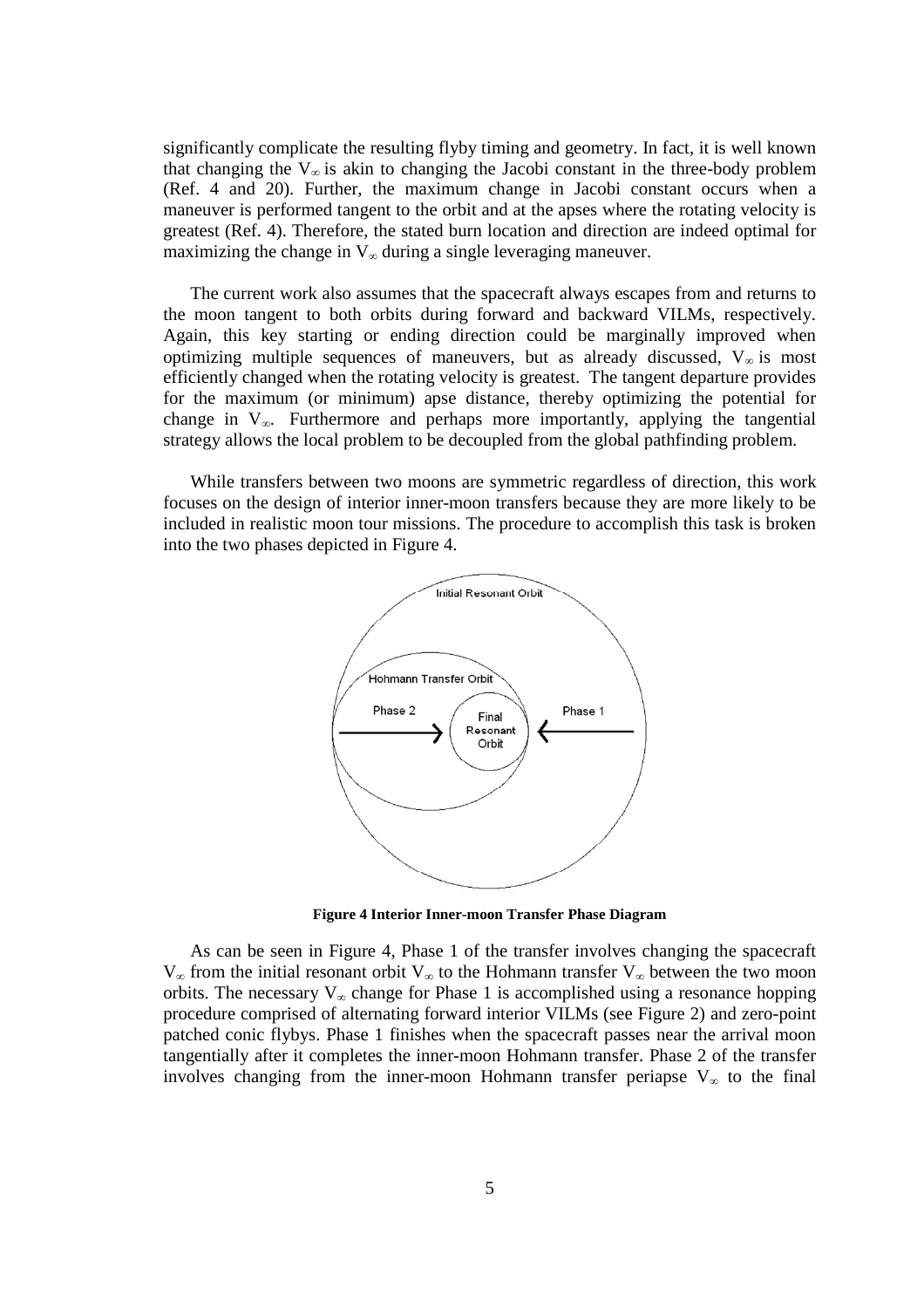resonance orbit  $V_{\infty}$ . Similar to Phase 1, this  $V_{\infty}$  change is accomplished using alternating flybys and VILMs, but this time the flybys turn the spacecraft velocity vector away from tangent and the maneuvers are of the backward exterior variety (see Figure 2). Phase 2 begins with a gravity turn at the initial arrival moon rendezvous point, which provides the necessary initial velocity vector orientation for the first backward exterior VILM. Phase 2 finishes when the spacecraft re-encounters the arrival moon with a  $V_{\infty}$  that corresponds to the final resonant orbit. The initial relative phase angle between the two moons  $(\theta)$ represents the relative initial geometry that is required to ensure that the arrival moon is in the correct position upon completion of the phase patching Hohmann transfer.

#### **METHOD**

A multi-level procedure is used to calculate and analyze the solutions to each innermoon  $V_{\infty}$  leveraging transfer problem. The objective is to patch a known sequence of near-resonant orbits with gravity assisted flybys. VILMs are designed to progressively adjust the  $V_{\infty}$  at each flyby to the level appropriate for the subsequent resonant orbit. The  $V_{\infty}$  for a given L:K resonance is easily calculated using the expression in Eq. (1).

$$
V_{\infty} = \frac{V_M (L - K)}{K} \tag{1}
$$

Once the resonant  $V_{\infty}$  is calculated, a value slightly above or below (depending on the particular VILM geometry) this reference is targeted so the spacecraft enters into the appropriate near-resonant orbit. The inner-level algorithm calculates the characteristics of the VILM trajectory and subsequently root-solves for VILMs that result in the targeted change in  $V_{\infty}$ . The algorithm adjusts the magnitude of the small propulsive burn ( $\Delta v_{\text{SPM}}$ ) to ensure that a spacecraft-moon rendezvous occurs at the intended  $\pm$  orbit intersection (Ref. 2). Then, for each combination of the discreet variables M and  $\pm$ , the continuous R<sub>P</sub> value is adjusted until the targeted change in  $V_{\infty}$  is achieved (as the physical dynamics allow). Since flybys are such an integral part of the resonance hopping procedure, maneuvers with unrealistic approach radii are filtered out and not considered further. The accepted expression for necessary radius of closest approach ( $rp_{\text{nec}}$ ) is shown in Eq. (2).

$$
r p_{\text{nec}} = \frac{\mu_{\text{m}}}{V_{\infty}^{2} \sin(k_{\text{nec}}/2)} - \frac{\mu_{\text{m}}}{V_{\infty}^{2}}
$$
 (2)

The necessary flyby radius must be greater than the mission's specified minimum radius of closest approach ( $rp_{\text{min}}$ ) in order for the corresponding VILM to be considered viable. Once all of the targeted maneuvers are enumerated and filtered, the inner-level algorithm returns the single VILM that achieves the targeted  $V_{\infty}$  change in the most fuel efficient manner.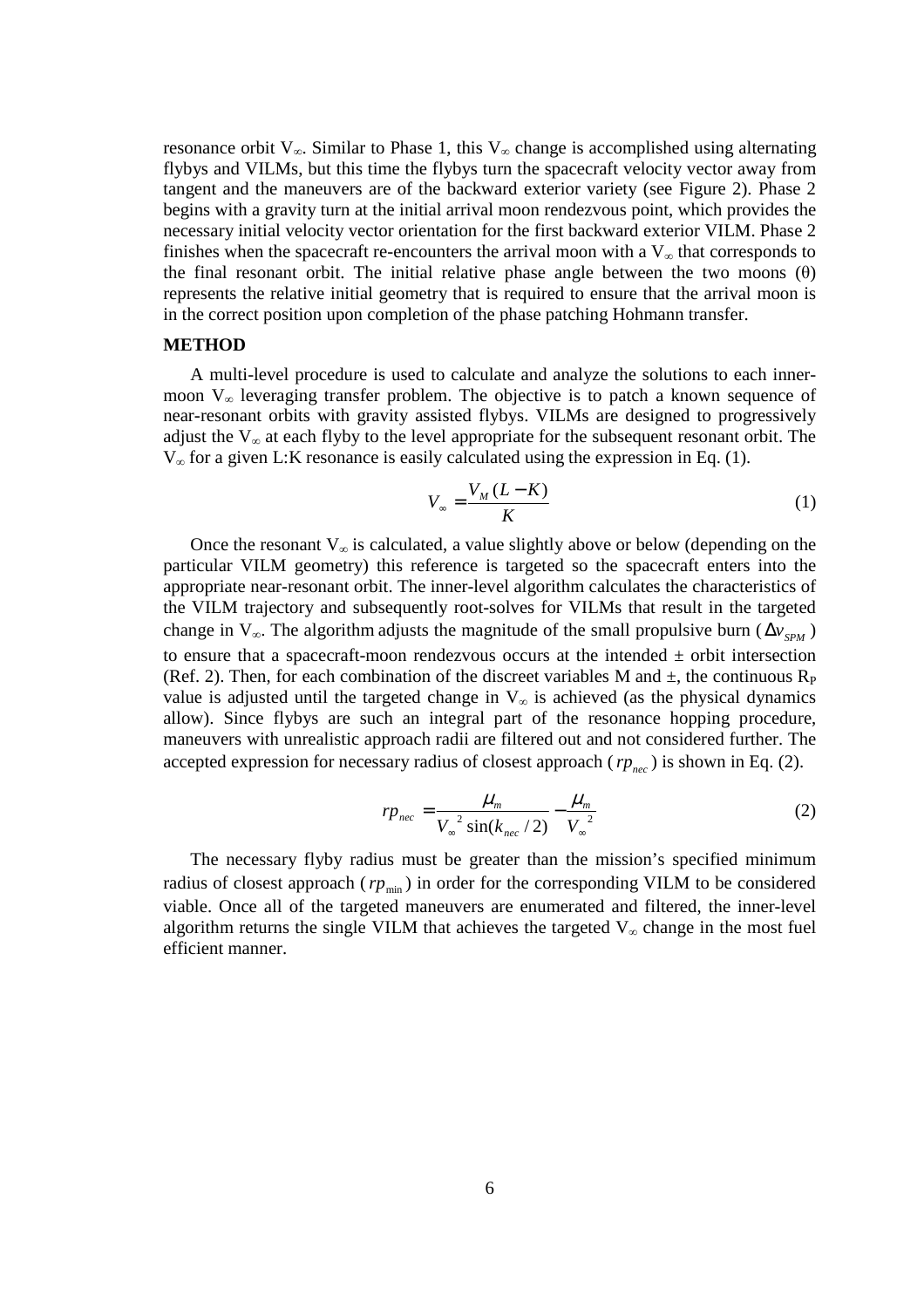The outer-level algorithm calculates and analyzes all of the possible resonance combinations, or hopping paths, between the two transfer moons. An exhaustive list of all of the possible L:K resonant orbits is created based on the initial and final resonances as well as maximum allowable time of flights for each phase. Table 1 shows a list of possible resonant orbits for Phase 1 of a Ganymede to Europa transfer with a 6:5 initial resonance and a three-month maximum allowable time of flight.

|                           | л | L/K    |
|---------------------------|---|--------|
| Initial $V_{\infty}(6:5)$ |   | 1.2000 |
|                           |   | 1.2500 |
|                           |   | 1.2857 |
| 4                         |   | 1.3333 |
| 8                         | O | 1.3333 |
| Hohmann Transfer          |   | 1.3632 |
|                           |   |        |

**Table 1 Possible Resonant Orbits for Phase 1 of Ganymede-Europa Transfer** 

Although Table 1 includes only four potential resonances, it is important to note that a maximum flight time of a six months leads to 32 potential resonances to consider. While repeat L:K ratios (i.e. 4:3 and 8:6) are allowed at this stage due to the potential to vary the maneuver revolution, the results will show that the shorter flight time solutions are almost always preferable. Based on the list of possible resonances, a resonance hopping tree is then created to enumerate all of the useful combinations, or hopping paths, of the resonant orbits that are within the allowable time of flight. This tree configuration is created by starting at the Hohmann transfer (HT) orbit and working backwards through each resonant path until the given initial resonance orbit is reached, a backward sweep technique based on the principles of Bellman's Dynamic Programming (Ref. 23). Figure 5 shows the resonance hopping tree that is created from Table 1's data, along with its corresponding numbering system.



**Figure 5 Resonance Hopping Tree for Phase 1 of Ganymede-Europa Transfer**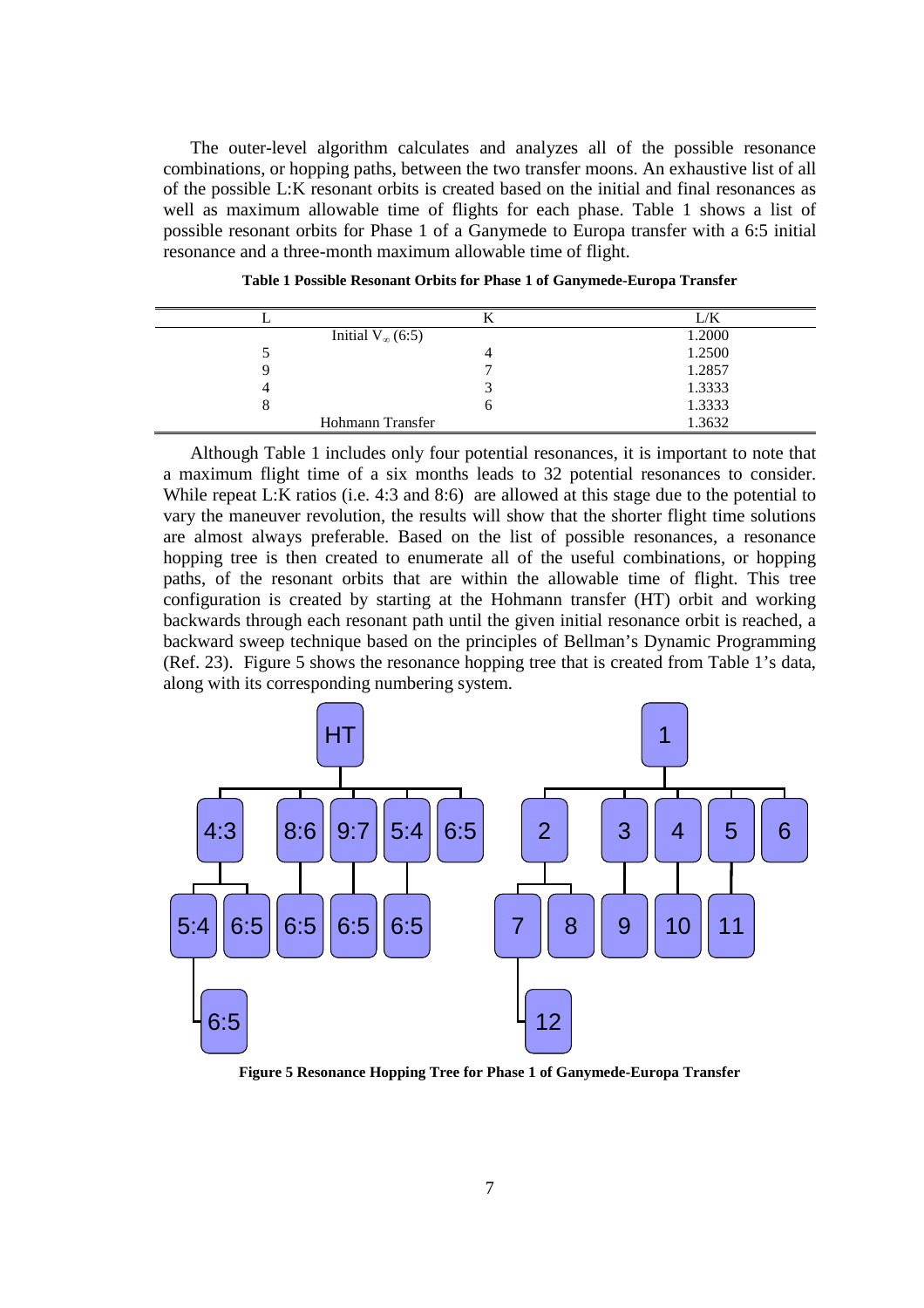Each branch of the example resonant tree starts at a 6:5 box and terminates at the HT box; consequently, each branch represents a complete resonance hopping path. All of the possible resonant paths are reconstructed by organizing the tree's boxes in a matrix. Each resonant box is given an ascending integer from left to right down each row, or generation. Then, each box's parent (the connecting box from the previous generation) and current total moon revolutions (the sum of K from the L:K terminology) are collected and organized in matrix form. A tree enumeration matrix created from the tree in Figure 5 is shown in Table 2.

| Current Box # | Parent Box # | K | L/K    | Total K |
|---------------|--------------|---|--------|---------|
|               |              |   | 1.3632 |         |
|               |              |   | 1.3333 |         |
|               |              |   | 1.3333 |         |
|               |              |   | 1.2857 |         |
|               |              |   | 1.2500 |         |
|               |              |   | 1.2000 |         |
|               |              |   | 1.2000 |         |
|               |              |   | 1.2500 |         |
|               |              |   | 1.2000 |         |
|               |              |   | 1.2000 | 12      |
|               |              |   | 1.2000 |         |
| 2             |              |   | 1.2000 |         |

**Table 2 Tree Enumeration Matrix for Phase 1 of Ganymede-Europa Transfer** 

After the data points are collected and organized in the tree enumeration matrix, each path is reconstructed by starting at each row with the initial resonance and following the parent trail up to the Hohmann transfer (Box #1). Table 3 illustrates the reconstruction from bottom to top of one path from the matrix.

| Current Box # | Parent Box # | ./K    |
|---------------|--------------|--------|
|               |              | 1.2000 |
|               |              |        |
|               |              | 1.2500 |
|               |              |        |
|               |              | .3333  |

**Table 3 Example Resonant Path Reconstruction for Ganymede-Europa Phase 1 Transfer** 

Once all of the resonant paths for each transfer phase have been reconstructed, the inner-level algorithm described at the beginning of this section is used to target and optimize the set of VILMs that are necessary to change the spacecraft  $V_{\infty}$  from the specified initial to final resonance. The resulting complete trajectory total ∆V and time of flight for each path is then organized in the form of a scatter plot which represents the fuel versus flight time trade study that is critical for preliminary design.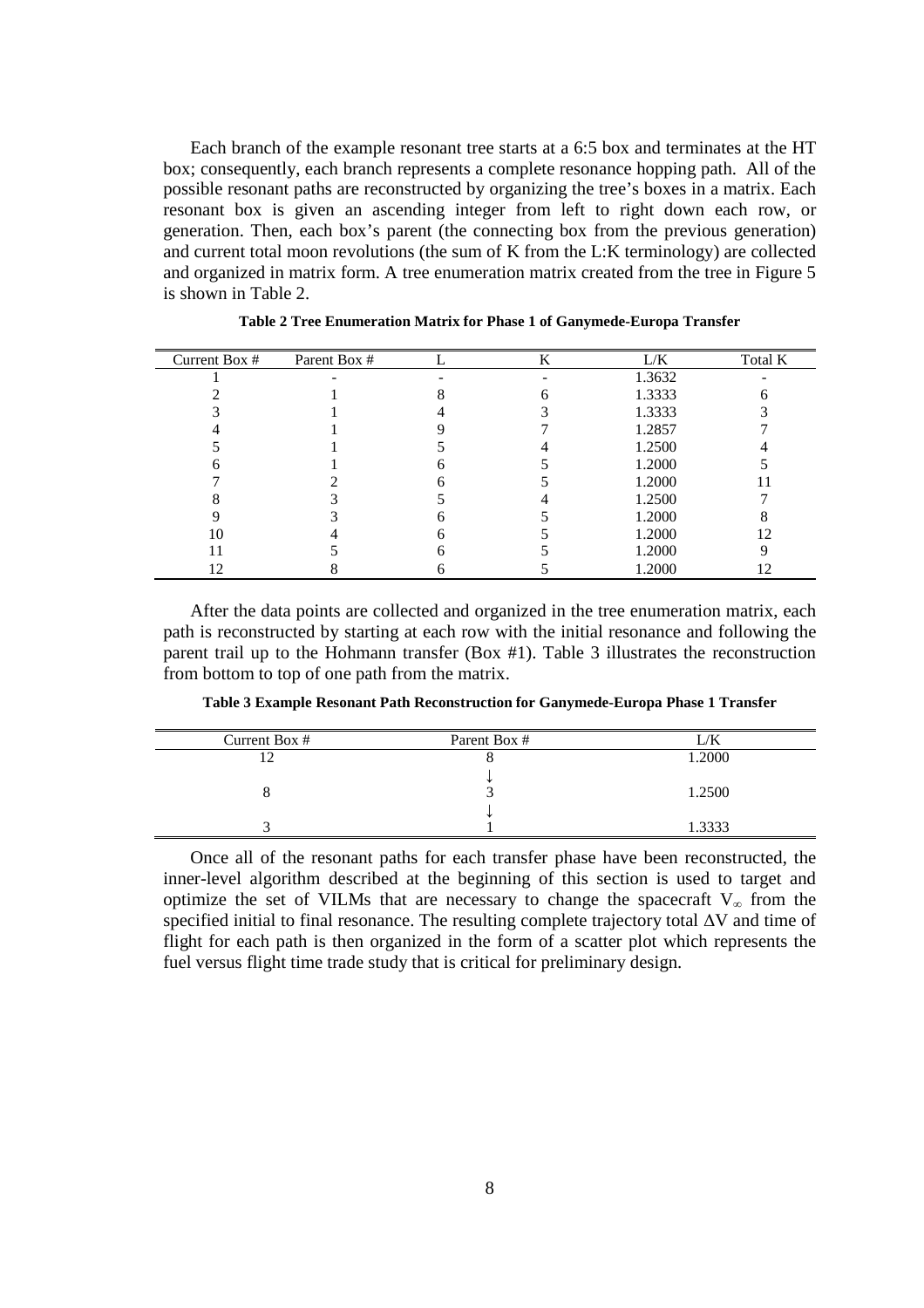### **RESULTS**

The aforementioned procedure is used to generate fuel versus flight time trade study results for a variety of transfers between several moons in the Jovian. All of these moon orbits are approximated as circular and coplanar, and their orbit radii, body radii, and necessary gravitational parameters are listed in Table 4.\*

| Moon     | Orbit Radii (km) | Body Radii (km) | Gravitational Parameter $(km3/s2)$ |
|----------|------------------|-----------------|------------------------------------|
| Callisto | 1882700          | 2410.3          | 7.1795e3                           |
| Ganymede | 1070400          | 2631.2          | 9.8879e3                           |
| Europa   | 671100           | 1560.8          | 3.2027e3                           |
| 10       | 421800           | 1821.6          | 5.959e3                            |

**Table 4 Jovian System Moon Orbit and Physical Characteristics** 

All of the possible  $V_{\infty}$  leveraging-based resonance hopping paths between the four representative moons are calculated and analyzed based on several realistic numerical assumptions. Minimum flyby altitude is set at 100 km, and the maximum allowable time of flight for each transfer is set at 20 times the orbital period of the departure moon. The initial and final resonances, 6:5 and 5:6, respectively, are chosen to be consistent with realistic flight time constraints and low energy tours (Ref. 11 and 24). If the VILM sequences are initiated or terminated with low altitude orbit insertion at one of the moons, (Ref. 24) gives a simple quadrature for the optimal boundary  $V_{\infty}$  conditions. On the other hand, the transfers in this work begin and end with near-resonant orbits around the central body. In other words, the orbit insertion costs that are left out of this analysis cover the aforementioned escape propulsive maneuver for each transfer, so total fuel costs for the following trajectories are based on the sum of their small propulsive maneuvers. The resulting scatter plots of possible trajectories are shown in Figure 6 through Figure 8, where the numbered trajectories comprise the Pareto front.

 $\overline{a}$ 

<sup>\*</sup> URL: http://ssd.jpl.nasa.gov/ [cited 16 Jan 2009].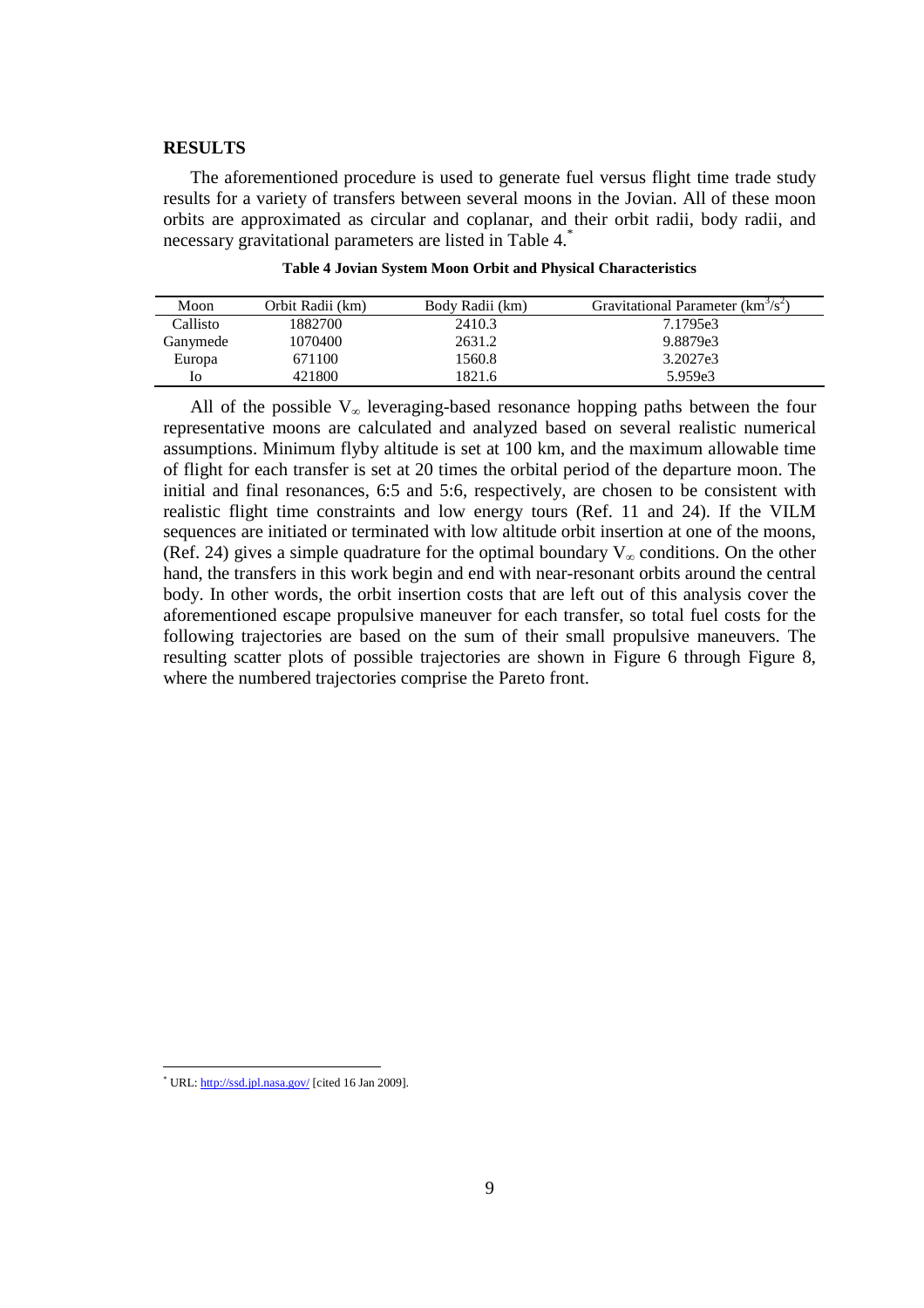

**Figure 6 Complete Trajectory Scatter Plot for Callisto-Ganymede (6:5-5:6) Transfer**



**Figure 7 Complete Trajectory Scatter Plot for Ganymede-Europa (6:5-5:6) Transfer**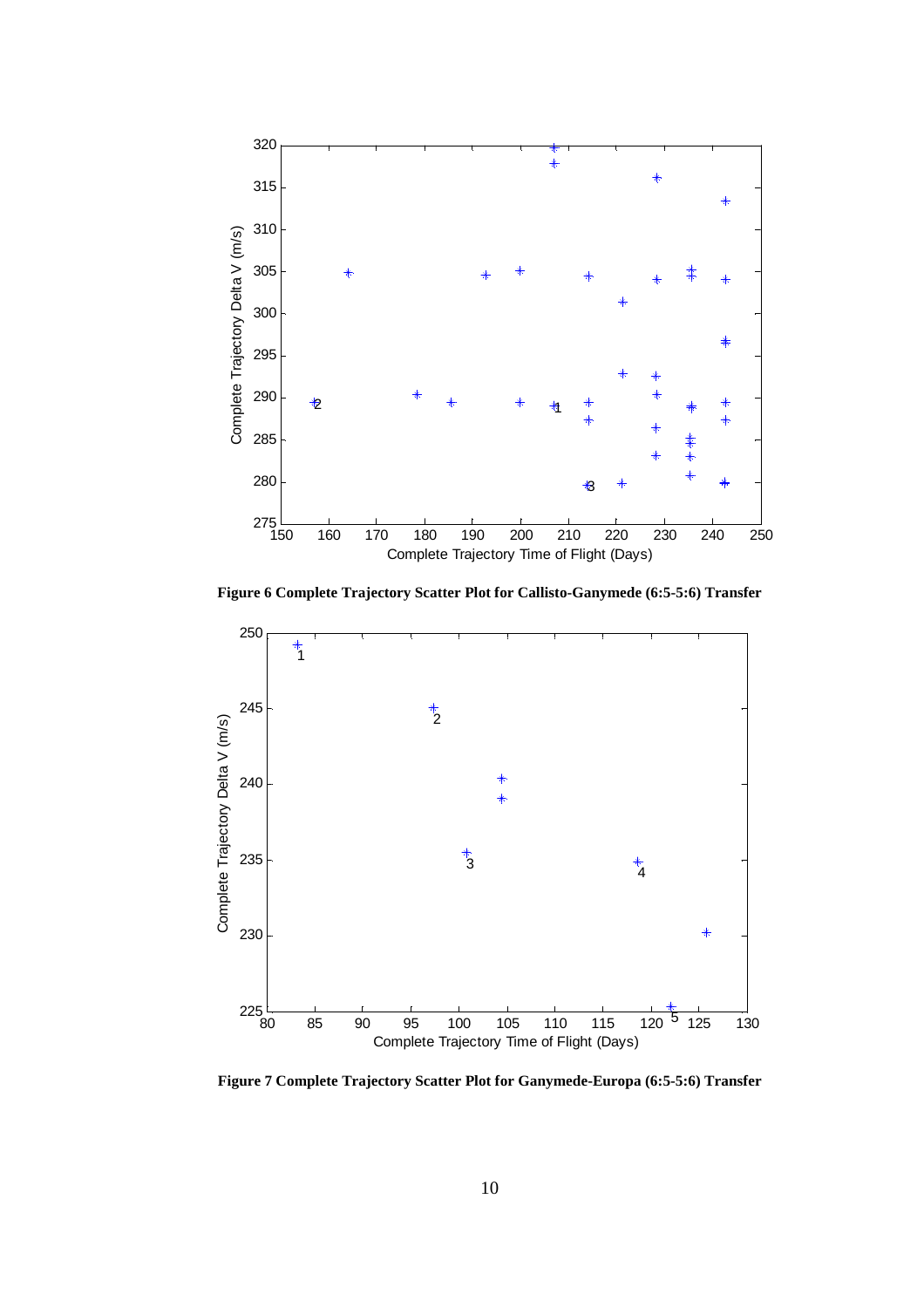

**Figure 8 Complete Trajectory Scatter Plot for Europa-Io (6:5-5:6) Transfer** 

Each point in the scatter plots represents a complete resonant hopping sequence, or branch of the previously depicted tree (see Figure 5). Table 5 shows a comparison of each transfer's fuel and time optimum trajectories (FOT and TOT, respectively) from the scatter plots in Figure 6 through Figure 8. The maximum allowable times of flight and transfer distances are normalized by the orbit period and radii of the departure moon, respectively.

| <b>Transfer Moons</b> | Transfer Distance/ | TOT        | <b>TOT</b>  | <b>FOT</b> | <b>FOT</b>  | Max. TOF/   |
|-----------------------|--------------------|------------|-------------|------------|-------------|-------------|
| (Departure-           | Departure Moon     | $\Delta V$ | Flight Time | ΔV         | Flight Time | Departure   |
| Arrival)              | Radii              | (m/s)      | (days)      | (m/s)      | (days)      | Moon Period |
| Callisto-             | 0.4314             | 289.3      | 156.9       | 279.6      | 214.0       | 20          |
| Ganymede              |                    |            |             |            |             |             |
| Ganymede-             | 0.3734             | 249.2      | 83.14       | 225.3      | 122.1       | 20          |
| Europa                |                    |            |             |            |             |             |
| Europa-Io             | 0.3715             | 259.0      | 50.20       | 254.7      | 62.55       | 20          |
|                       |                    |            |             |            |             |             |

**Table 5 Jovian System Time and Fuel Optimum Trajectory Costs** 

As can be seen in Table 5, the difference in ∆V cost between the Callisto-Ganymede FOT and TOT is very small  $\left(\sim 3\% \right)$ , which is consistent with the phase free results from (Ref.  $(24)$ ), but the difference in time of flight is quite large ( $\sim$ 27%). Similar trends occur in the data from the other two Jovian system inner-moon transfers. As a result, the TOT of each transfer is chosen for further consideration because it is consistently the most efficient option in this design space. The orbital trajectory diagrams seen in Figure 9 through Figure 11 depict the motion of the three bodies during each transfer's TOT.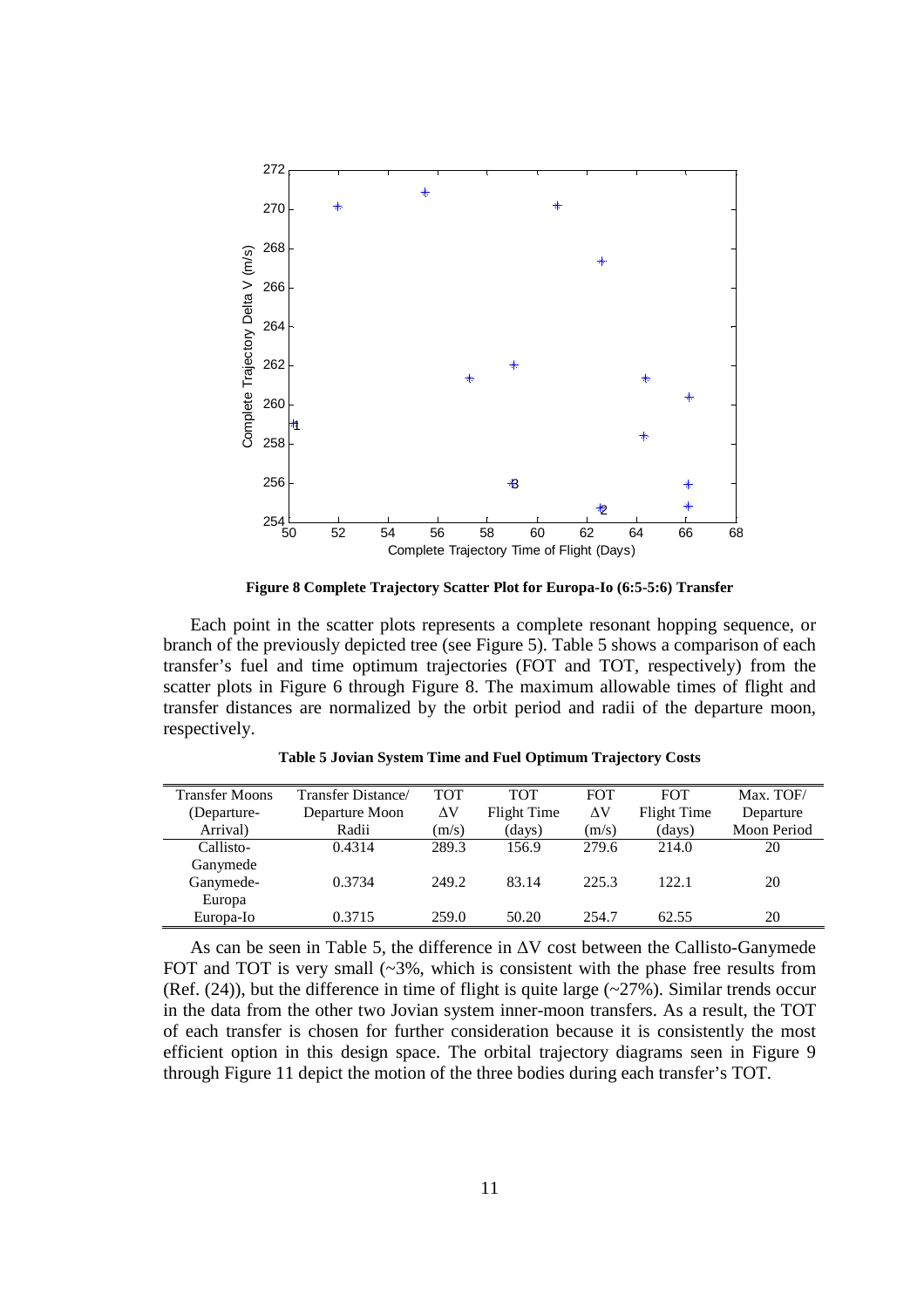

**Figure 9 Complete Orbital Trajectory Diagram for Callisto-Ganymede (6:5-5:6) Transfer TOT** 



**Figure 10 Complete Orbital Trajectory Diagram for Ganymede-Europa (6:5-5:6) Transfer TOT**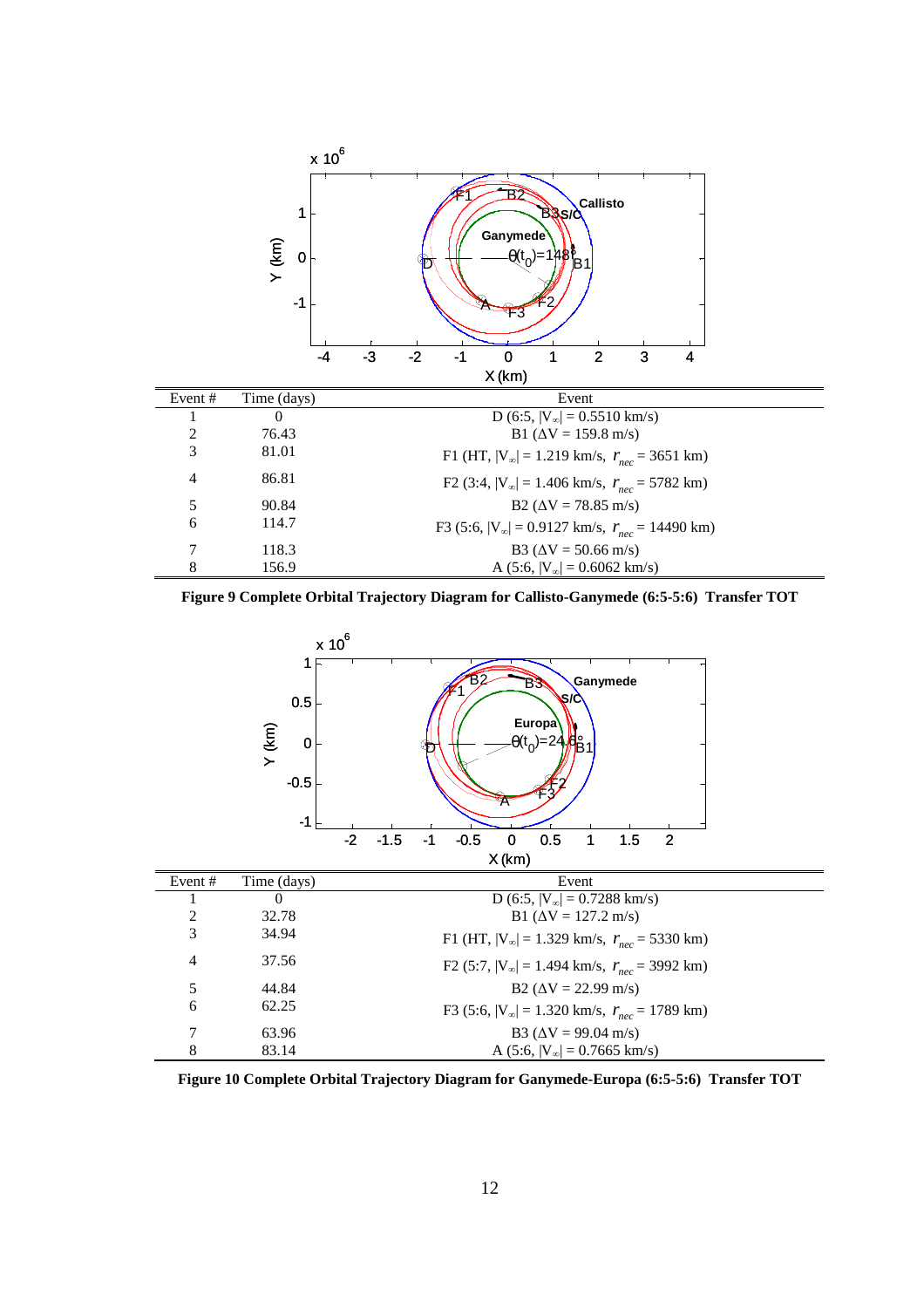|                |             | $\times 10^5$ |                                                                                                   |        |       |                                                                   |               |     |  |
|----------------|-------------|---------------|---------------------------------------------------------------------------------------------------|--------|-------|-------------------------------------------------------------------|---------------|-----|--|
|                | 5           |               |                                                                                                   |        |       |                                                                   | <b>Europa</b> |     |  |
| $Y$ (km)       | $\bf{0}$    |               |                                                                                                   |        |       | lo                                                                |               |     |  |
|                | $-5$        |               |                                                                                                   |        |       |                                                                   |               |     |  |
|                |             | $-1.5$        | -1                                                                                                | $-0.5$ | O     | 0.5                                                               |               | 1.5 |  |
|                |             |               |                                                                                                   |        | X(km) |                                                                   |               |     |  |
| Event#         | Time (days) |               |                                                                                                   |        |       | Event                                                             |               |     |  |
| 1              |             | $\Omega$      |                                                                                                   |        |       | D (6:5, $ V_{\infty} $ = 0.9614 km/s)                             |               |     |  |
| $\frac{2}{3}$  |             | 1.469         |                                                                                                   |        |       | B1 ( $\Delta V = 40.36$ m/s)                                      |               |     |  |
|                |             | 17.55         |                                                                                                   |        |       | F1 (5:4, $ V_{\infty} $ = 1.198 km/s, $r_{\text{nec}}$ = 4455 km) |               |     |  |
| $\overline{4}$ |             | 24.59         | $B2 (\Delta V = 86.61 \text{ m/s})$                                                               |        |       |                                                                   |               |     |  |
| 5              |             | 31.49         |                                                                                                   |        |       | F2 (HT, $ V_{\infty} $ = 1.669 km/s, $r_{\text{nec}}$ = 1729 km)  |               |     |  |
| 6              |             | 32.79         |                                                                                                   |        |       |                                                                   |               |     |  |
| 7              |             | 38.56         | F3 (3:4, $ V_{\infty} $ = 1.875 km/s, $r_{\text{nec}}$ = 3046 km)<br>B3 ( $\Delta V = 56.89$ m/s) |        |       |                                                                   |               |     |  |
| 8              |             | 39.75         |                                                                                                   |        |       | F3 (5:6, $ V_{\infty} $ = 1.478 km/s, $r_{\text{nec}}$ = 3537 km) |               |     |  |
| 9              |             | 49.13         |                                                                                                   |        |       | B3 ( $\Delta V = 75.17$ m/s)                                      |               |     |  |
| 10             |             | 50.20         |                                                                                                   |        |       | A (5:6, $ V_{\infty}  = 1.013$ km/s)                              |               |     |  |

**Figure 11 Complete Orbital Trajectory Diagram for Europa-Io (6:5-5:6) Transfer TOT** 

In the three trajectory diagrams, departure (D), burn (B), flyby (F), and arrival (A) times and locations are all labeled, and the initial phasing angle  $(\theta)$  between the two transfer moons is depicted.

Figure 6 through Figure 8, Figure 12 through Figure 14, and Table 6 show the results of repeating the earlier Jovian system transfer analysis with a 50% longer allowable maximum time of flight and comparing their respective fuel optimum trajectories (FOT).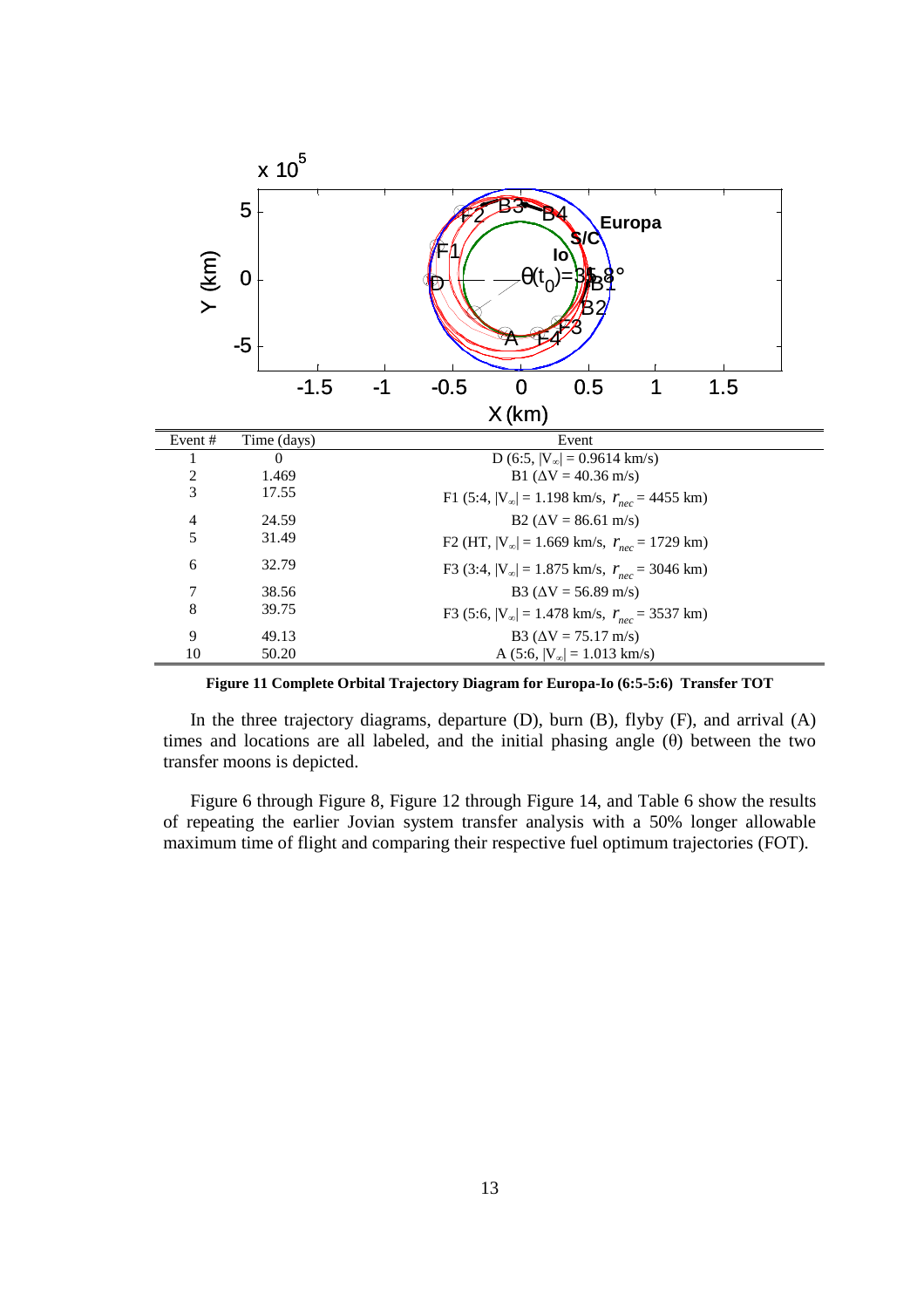

**Figure 12 Complete Trajectory Scatter Plot for Long TOF Callisto-Ganymede (6:5-5:6) Transfer** 



**Figure 13 Complete Trajectory Scatter Plot for Long TOF Ganymede-Europa (6:5-5:6) Transfer**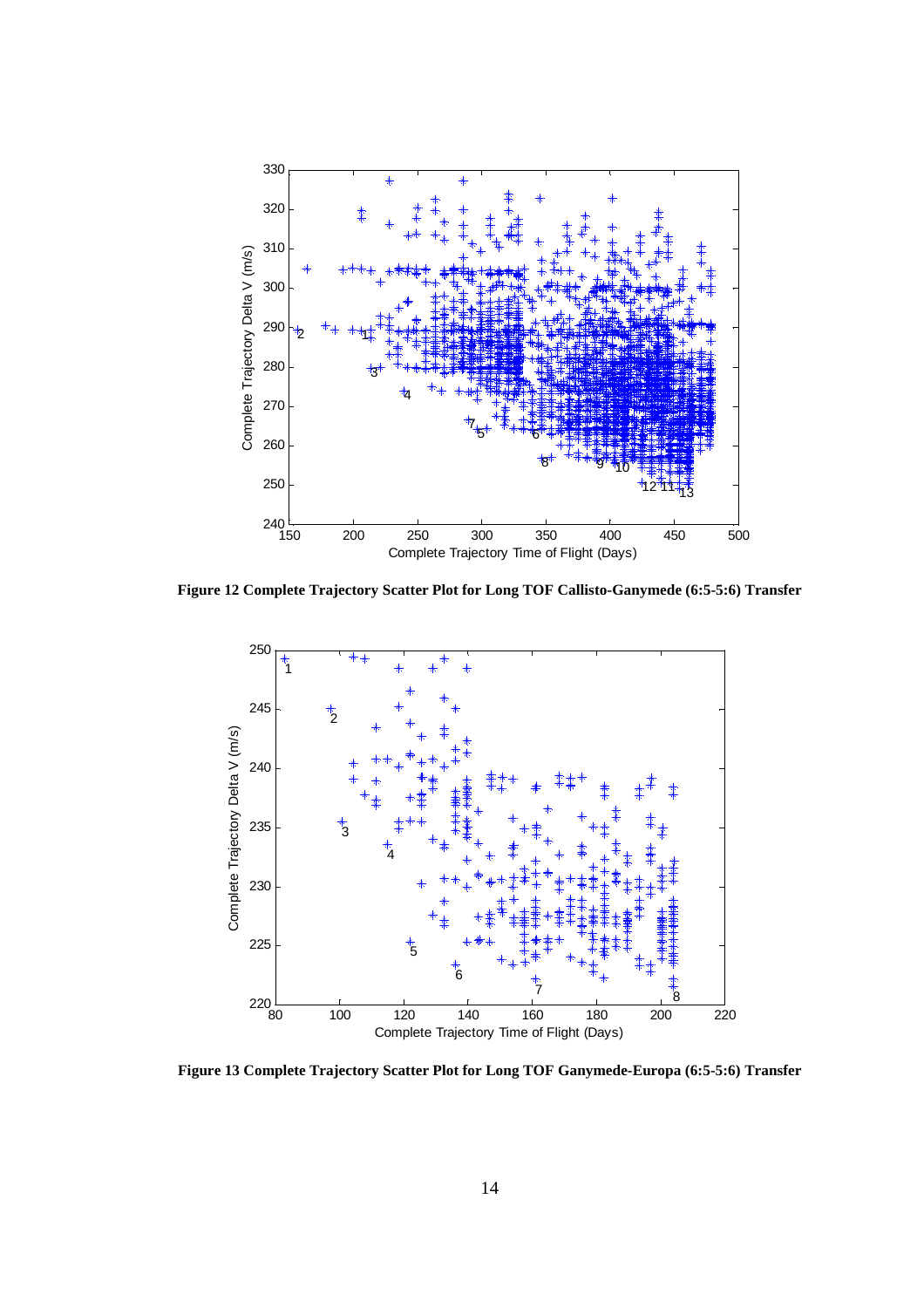

**Figure 14 Complete Trajectory Scatter Plot for Long TOF Europa-Io (6:5-5:6) Transfer** 

**Table 6 Jovian System Maximum Allowable Time of Flight Experiment Results** 

| <b>Transfer Moons</b> | <b>FOT</b> | <b>FOT</b>  | Max. TOF/   | <b>FOT</b> | <b>FOT</b>  | Max. TOF/          |
|-----------------------|------------|-------------|-------------|------------|-------------|--------------------|
| (Departure-           | ΔV         | Flight Time | Departure   | ΔV         | Flight Time | Departure          |
| Arrival)              | (m/s)      | (days)      | Moon Period | (m/s)      | (days)      | <b>Moon Period</b> |
| Callisto-             | 279.6      | 214.0       | 20          | 249.1      | 454.0       | 30                 |
| Ganymede              |            |             |             |            |             |                    |
| Ganymede-             | 225.3      | 122.1       | 20          | 221.5      | 204.0       | 30                 |
| Europa                |            |             |             |            |             |                    |
| Europa-Io             | 254.7      | 62.55       | 20          | 245.7      | 89.01       | 30                 |

It is known from phase-free theory that a mathematical limit for the minimum ∆V for leveraging transfers between moons exists (Ref. 24), and the data from Table 6 substantiates this claim. In other words, increasing the maximum allowable time of flight by 50% only marginally improves the fuel cost and significantly increases the trajectory time of flight. Along these lines, (Ref. 24) gives a quadrature expression for the theoretical minimum fuel limit for exterior and interior leveraging. Unlike the theoretical explanation, the results of this study not only clearly indicate the existence of the aforementioned limit, but they also indicate the approximate time of flight where the Pareto front approaches it.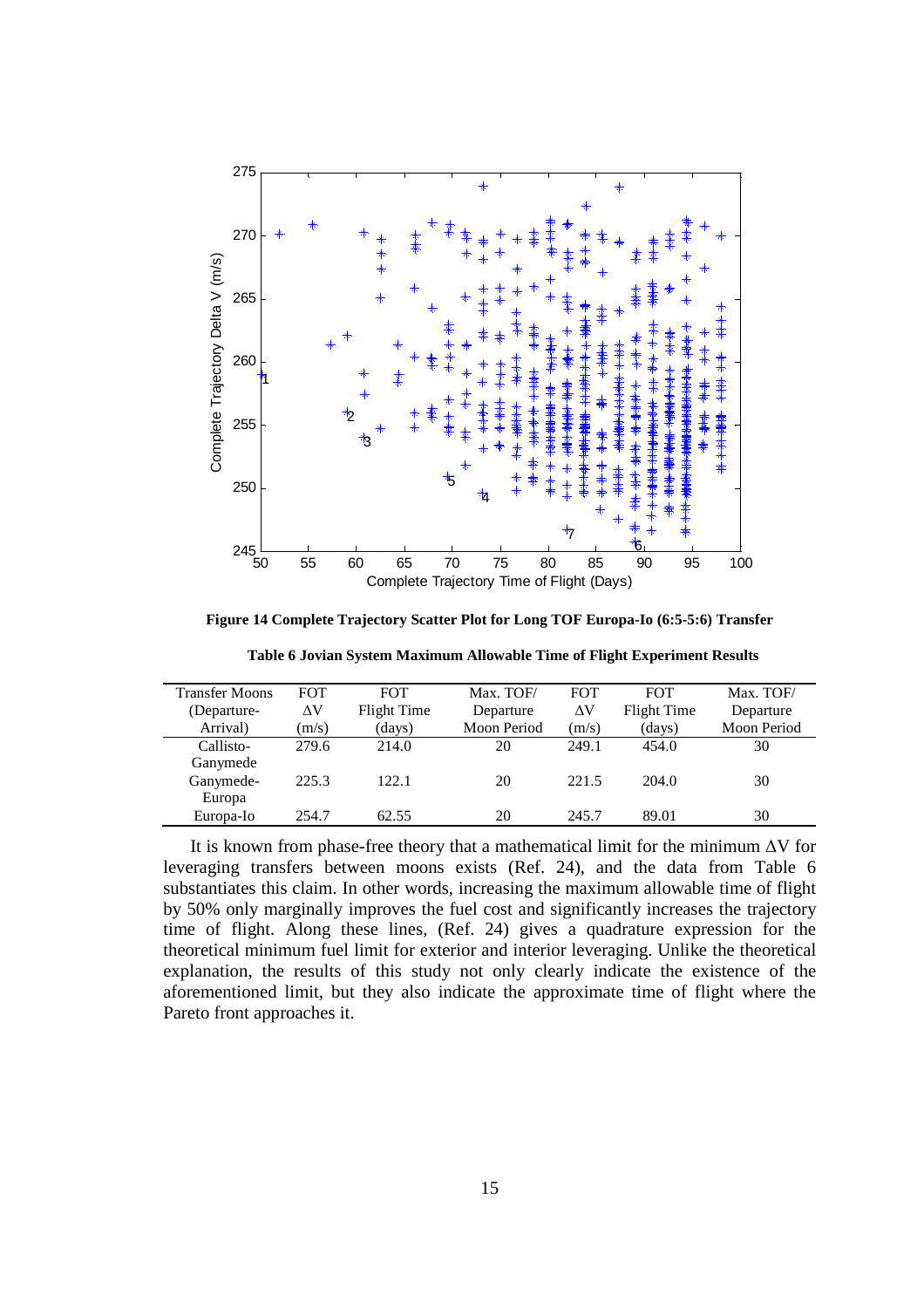Finally, full planetary moon tour costs are calculated by adding the TOT fuel and flight time totals for multiple transfers in the same system. Table 7 shows the fuel and time of flight costs for a full planetary moon tour from Callisto to Io with intermediate loosely captured orbits at Ganymede and Europa to gather scientific information.

| Transfer Moons (Departure-Arrival) | TOT Total $\Delta V$ (m/s) | TOT Time of Flight (days) |
|------------------------------------|----------------------------|---------------------------|
| Callisto-Ganymede                  | 289.3                      | 156.9                     |
| Ganymede-Europa                    | 249.2                      | 83.14                     |
| Europa-Io                          | 259.0                      | 50.20                     |
| Complete Tour                      | 797.5                      | 290.24                    |

**Table 7 Jovian System Moon Tour Costs** 

These loosely captured science orbits don't require any additional propulsive burns; alternatively, it is estimated that insertion and departure from low altitude science orbits would cost less than 100 m/s per moon. A similar tour analysis was considered for the Saturnian system, but the unique physical characteristics and dynamics of its moons make it very difficult for this particular procedure to complete transfers involving them. It is important to note that completing each of these tours in the reverse direction would involve identical fuel and time of flight costs due to the leveraging maneuvers' inherent symmetry. Also, additional time and fuel would need to be allotted for a actual mission to account for science and phasing as well as orbit departure and insertion considerations.

#### **CONCLUSIONS**

The resonance hopping and associated pathfinding technique developed in this study addresses the phase-fixed planetary moon tour problem.  $V_{\infty}$  leveraging has considerable heritage from use in several heliocentric missions, but the associated design space in this environment is relatively small. As a result, the current state of the art of  $V_{\infty}$  leveraging mission design is manual point designs. This research offers an automated alternative that efficiently produces families of Pareto optimized trajectory solutions, which is necessary due to the considerable size of the planetary moon tour design space. Along these lines, a preliminary design software tool in MATLAB has been written that utilizes the aforementioned procedure to solve the phasing and resonant pathfinding problem associated with planetary moon tours. Additionally, applying  $V_{\infty}$  leveraging in the heliocentric environment requires a system design trade involving launch energy versus mid-course correction fuel and tank considerations. The planetary moon tour problem does not require this trade, which makes  $V_{\infty}$  leveraging a more viable mission design option in this environment from a systems engineering perspective. Furthermore, this approach verifies fuel costs predicted by phase free theory, and it provides the flight times associated with these fuel limits that are inherently missing from theory. Along these lines, lower fuel tour solutions are possible using multi-body models, but these trajectories typically involve long flight times (Ref. 20). Therefore, the results from this work are most useful for missions requiring short flight times, which is a likely constraint for future planetary moon tour missions. Finally, it is important to note that the zero-point patched conic moon tour solutions from this research should be used as preliminary designs that give useful initial estimations and ultimately lead to the discovery of more robust trajectories from three-body and ephemeris models.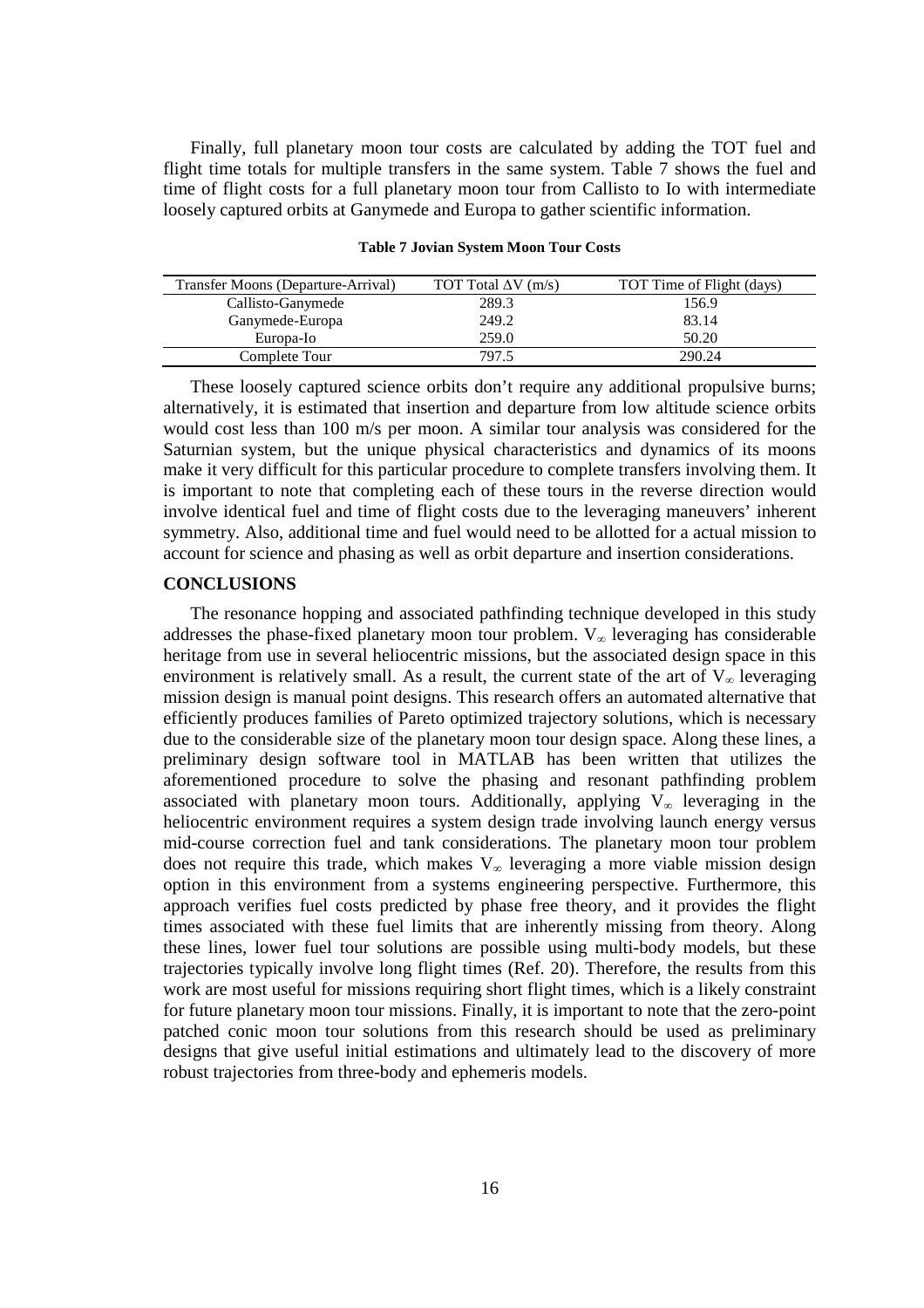## **ACKNOWLEDGEMENTS**

The authors thank Anastassios Petropoulos, Jon Sims, Nathan Strange, and Christopher Marsh for their interest and support of the research. This work was carried out at the Georgia Institute of Technology's Space System Design Laboratory, with partial support from the Jet Propulsion Laboratory.

# **NOTATION**

| <b>Symbol</b>           | <b>Description</b>                                                    |
|-------------------------|-----------------------------------------------------------------------|
| $V_{\infty}$            | <b>Excess Hyperbolic Velocity</b>                                     |
| <b>VILM</b>             | $V_{\infty}$ Leveraging Maneuver                                      |
| L                       | Number of Spacecraft Orbit Revolutions                                |
| K                       | Number of Moon Orbit Revolutions                                      |
| $R_{P}$                 | Ratio Between Spacecraft and Resonant Orbit Periods                   |
| M                       | Spacecraft Orbit Revolution on which the Maneuver is Performed        |
| 土                       | Rendezvous After or Before the Spacecraft Crosses the Line of Apsides |
| $\Delta v_{\text{esc}}$ | Magnitude of Escape Propulsive Maneuver at Moon                       |
| $\Delta v_{SPM}$        | Magnitude of Small Propulsive Maneuver at Line of Apsides             |
| $V_{IN}$                | <b>Planet-relative Spacecraft Approach Velocity Vector</b>            |
| $V_{\text{OUT}}$        | Planet-relative Spacecraft Departure Velocity Vector                  |
| $V_M$                   | <b>Planet-relative Moon Velocity Vector</b>                           |
| $V_{\infty}$ IN         | Excess Hyperbolic Spacecraft Approach Velocity Vector                 |
| $V_{\infty 0UT}$        | <b>Excess Hyperbolic Spacecraft Departure Velocity Vector</b>         |
| $\theta$                | Initial Transfer Moon Phase Angle                                     |
| $rp_{\text{nec}}$       | Necessary Radius of Closest Approach for Flyby                        |
| $rp_{\min}$             | Minimum Radius of Closest Approach for Flyby                          |
| $\mu_{m}$               | <b>Moon Gravitational Parameter</b>                                   |
| $k_{\text{nec}}$        | Necessary Turn Angle of the $V_{\infty}$ Vector for Flyby             |
| <b>HT</b>               | Hohmann Transfer                                                      |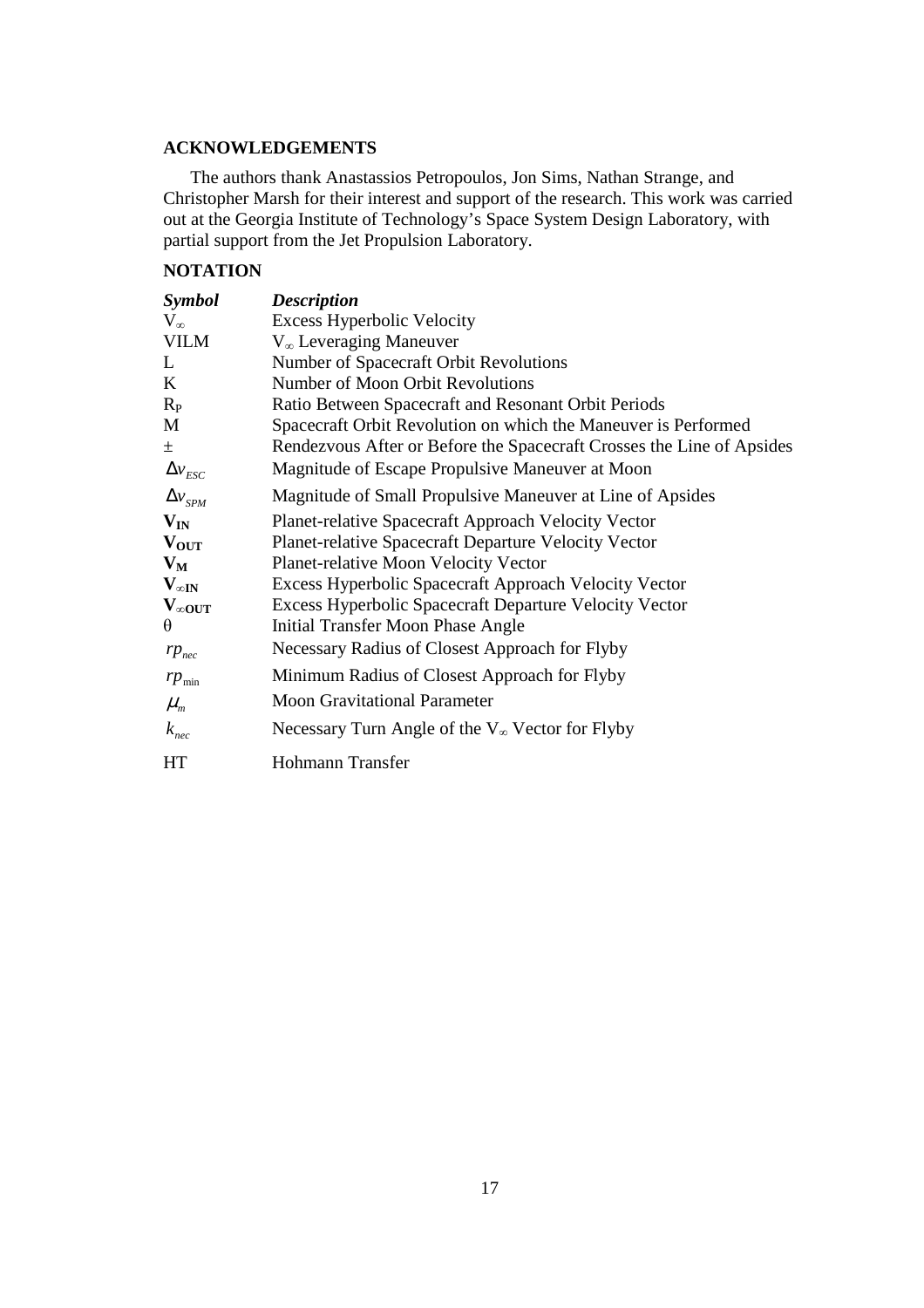### **REFERENCES**

 $\overline{a}$ 

- 1. G. R. Hollenbeck, "New Flight Techniques for Outer Planet Missions," AAS Paper 75-087.
- 2. J. A. Sims, J. M. Longuski, and A. J. Staugler, "V<sub>∞</sub> Leveraging for Interplanetary Missions: Multiple-Revolution Orbit Techniques," *Journal of Guidance, Control, and Dynamics*, Vol. 20, No. 3, 1997, pp. 409-415.
- 3. N. A. Strange and J. A. Sims, "Methods for the Design of V-Infinity Leveraging Maneuvers," AAS Paper 01-437.
- 4. T. H. Sweetser, "Jacobi's Integral and ∆V-Earth-Gravity-Assist (∆V-EGA) Trajectories," AAS Paper 93-635.
- 5. L. Casalino, G. Colasurdo, and D. Pastrone, "Optimization of ∆V-Earth-Gravity-Assist Trajectories," AAS Paper 97-713.
- 6. N. J. Strange and J. M. Longuski, "Graphical Method for Gravity-Assist Trajectory Design," *Journal of Spacecraft and Rockets*, Vol. 39, No. 1, 2002, pp. 9-15.
- 7. J. A. Sims, A. J. Staugler, and J. M. Longuski, "Trajectory Options to Pluto Via Gravity Assists from Venus, Mars, and Jupiter," *Journal of Spacecraft and Rockets*, Vol. 34, No. 3, 1997, pp. 347-353.
- 8. C. Uphoff, P. H. Roberts, and L. D. Friedman, "Orbit Design Concepts for Jupiter Orbiter Missions," *Journal of Spacecraft and Rockets*, Vol. 13, No. 6, 1976, pp. 348-355.
- 9. A. A. Wolf and J. C. Smith, "Design of the Cassini Tour Trajectory in the Saturnian System," *Control Eng. Practice*, Vol. 3, No. 11, 1995, pp. 1611-1619.
- 10. J. C. Smith, "Description of Three Candidate Cassini Satellite Tours," AAS Paper 98-106.
- 11. S. D. Ross, W. S. Koon, M. W. Lo, and J. E. Marsden, "Design of a Multi-Moon Orbiter," AAS Paper 03-143.
- 12. A. F. Heaton, N. J. Strange, J., M., Longuski, and E. P. Bonfigilio, "Automated Design of the Europa Orbiter Tour," *Journal of Spacecraft and Rockets*, Vol. 39, No. 1, 2002, pp. 17-21.
- 13. G. J. Whiffen, "An Investigation of a Jupiter Galilean Moon Orbiter Trajectory," AAS Paper 03-544.
- 14. A. F. Heaton and J. M. Longuski, "Feasibility of a Galileo-Style Tour of the Uranian Satellites," *Journal of Spacecraft and Rockets*, Vol. 40, No. 4, 2003, pp. 591-595.
- 15. N. J. Strange, T. D. Goodson, and Y. Hahn, "Cassini Tour Redesign for the Huygens Mission," AIAA Paper 2002-4720.
- 16. L. Casalino, G. Colasurdo, and M. R. Sentinella, "Low-Thrust Trajectories to Mercury with Multiple Gravity Assists," AIAA Paper 2007-5233.
- 17. R. P. Russell and C. A. Ocampo, "Geometric Analysis of Free-Return Trajectories Following a Gravity-Assisted Flyby," *Journal of Spacecraft and Rockets*, Vol. 42, No. 1, 2005, pp. 694-698.
- 18. N. J. Strange, R. P. Russell , and B. Buffington, "Mapping the V-Infinity Globe," AAS Paper 07-277.
- 19. S. D. Ross and D. J. Scheeres, "Multiple Gravity Assists in the Restricted Three-Body Problem," AAS Paper 07-227.
- 20. S. Campagnola and R. P. Russell, "The Endgame Problem PART B: The Multi-Body Technique and the TP Graph," AAS Paper 09-227.